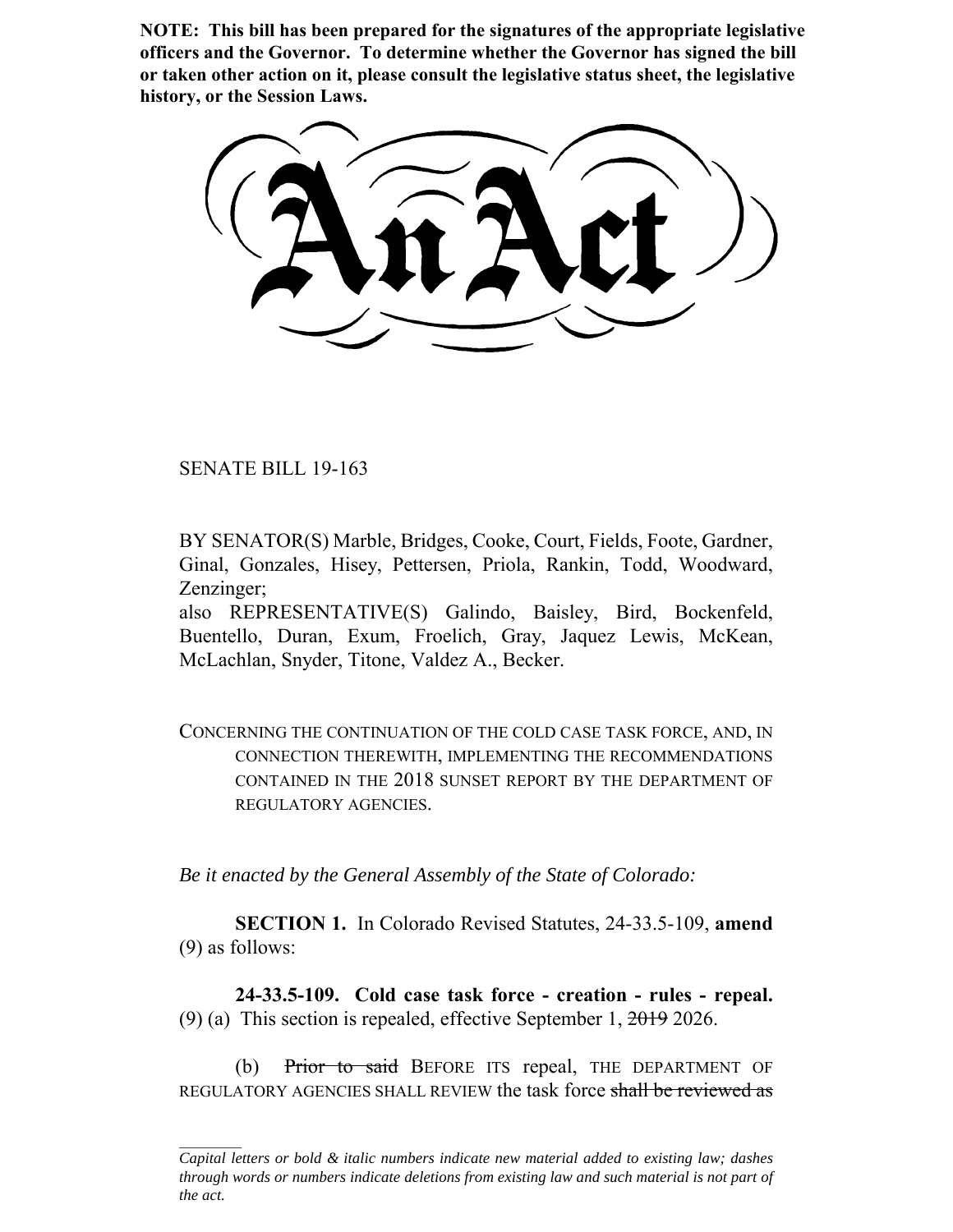provided in ACCORDANCE WITH section 24-34-104.

**SECTION 2.** In Colorado Revised Statutes, 24-34-104, **repeal**  $(17)(a)(V)$ ; and **add**  $(27)(a)(X)$  as follows:

**24-34-104. General assembly review of regulatory agencies and functions for repeal, continuation, or reestablishment - legislative** declaration - repeal. (17) (a) The following agencies, functions, or both, are scheduled for repeal on September 1, 2019:

(V) The cold case task force created in section  $24-33.5-109$ ;

(27) (a) The following agencies, functions, or both, are scheduled for repeal on September 1, 2026:

(X) THE COLD CASE TASK FORCE CREATED IN SECTION 24-33.5-109.

**SECTION 3. Act subject to petition - effective date.** This act takes effect at 12:01 a.m. on the day following the expiration of the ninety-day period after final adjournment of the general assembly (August 2, 2019, if adjournment sine die is on May 3, 2019); except that, if a referendum petition is filed pursuant to section 1 (3) of article V of the state constitution against this act or an item, section, or part of this act within such period, then the act, item, section, or part will not take effect unless